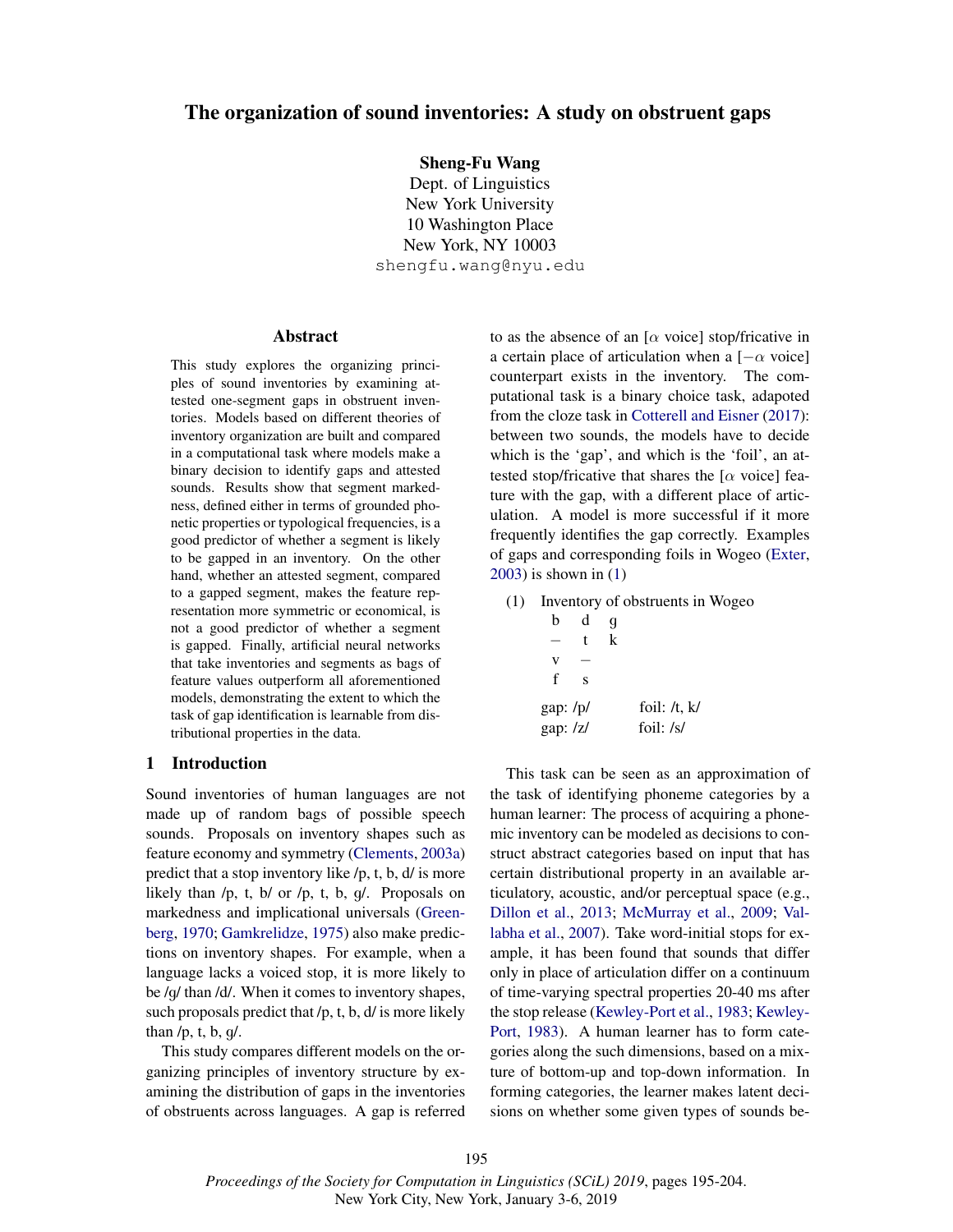long to a certain emergent or emerging category, and whether sounds of certain types make up a distinctive category on their own.

Two major types of models are tested: The MARKEDNESS and the FEATURE-SYSTEMIC models. The MARKEDNESS models predict that the gap is always more marked than the foils. There are two variants of the MARKEDNESS model in this study: The *grounded markedness* model ranks the markedness of obstruents based on their constriction site (Gamkrelidze, 1975): A voiced obstruent is more marked when the constriction site is further back in the vocal tract. Conversely, a voiceless obstruent is more marked if it is fronter. The *typological markedness* model uses the frequency of segments and places of articulation across inventories for ranking markedness: the less frequent sounds are more marked.

For FEATURE-SYSTEMIC models, the gap is the sound whose presence in an inventory would decrease the overall goodness of the inventory based on some feature-based metrics. Three metrics are used in this study: *feature entropy* (Mukherjee et al., 2007), *local feature symmetry*, and *global feature symmetry* (Dunbar and Dupoux, 2016). *Feature entropy* is taken as a measure of feature economy: the feature representation of a system is more economical if it can be expressed by fewer bits. *Local feature symmetry* measures the number of pairs of sounds in an inventory that differ only in one feature, and an inventory is more locally symmetric if it has more such pairs. *Global feature symmetry* measures the difference in the size of the plus and the minus feature values in a feature system: an inventory is more globally symmetric if the difference is smaller.

To further investigate to what extent the place of articulation of gaps can be learned from the distribution of segments across inventories, artificial neural networks are trained to do the gapprediction task. The input contains inventories represented as bags of segments, which in turn are represented as bags of feature values. The training objective to either choose a gap from two sounds given the knowledge of the inventory at issue (*Inventory* model), the gap and the foil (*Segment* model), or both (*Inventory+Segment* model).

Results show that MARKEDNESS models can accounts for 65%-59% of the gapping patterns. In other words, the gap is often more marked than the foils (the attested sounds) either in terms of their places on markedness scales defined with reference to speech production, or in terms of typological segment frequencies. On the other hand, the FEATURE-SYSTEMIC models have worse performance on average, showing that the decision between a foil and a gap is not actively governed by principles on the optimality of feature representation. To locate a potential domain where these FEATURE-SYSTEMATIC models may be active, a supplement experiment is done and the results show that some of these Feature-Systematic models are able to differentiate inventories with and without gaps. Finally, artificial neural networks are able to be trained to perform better than other types of models in this task, and the architecture that utilizes information both on the inventory as a whole and on gaps and foils performs the best.

The rest of the paper is organized as follows: Section 2 reviews theories on inventory structure in a greater detail. Section 3 describes the data, task, and models in this study. Section 4 reports results and analyses. Section 5 discusses the findings and concludes the paper.

# 2 Theories on Inventory Structure

#### 2.1 Segment Markedness

Gamkrelidze (1975) explicitly discusses how the markedness of sounds affects the organization of sound inventories. He proposes scales of markedness at the segmental level, shown in (2), and discusses how the scales account for attested and unattested types of stop and fricative inventories. The presentation of gaps in the inventory serves as an important way to demonstrate his main points. He proposes that voiced stops and voiceless stops have the opposite markedness scales: whereas labial stops are marked when they are voiceless, they are unmarked when they are voiced, as shown in (2). He also states that the markedness scales with respect to voicing are the same for fricatives and stops. Within voiceless stops, aspirated and unaspirated ones share the same scale.

(2) The markedness scales in (Gamkrelidze, 1975)

|   |    | marked $\leftrightarrow$ unmarked |
|---|----|-----------------------------------|
| p | Ť. | k                                 |
| q | d  | b                                 |
| f | S. | X                                 |
|   | z  |                                   |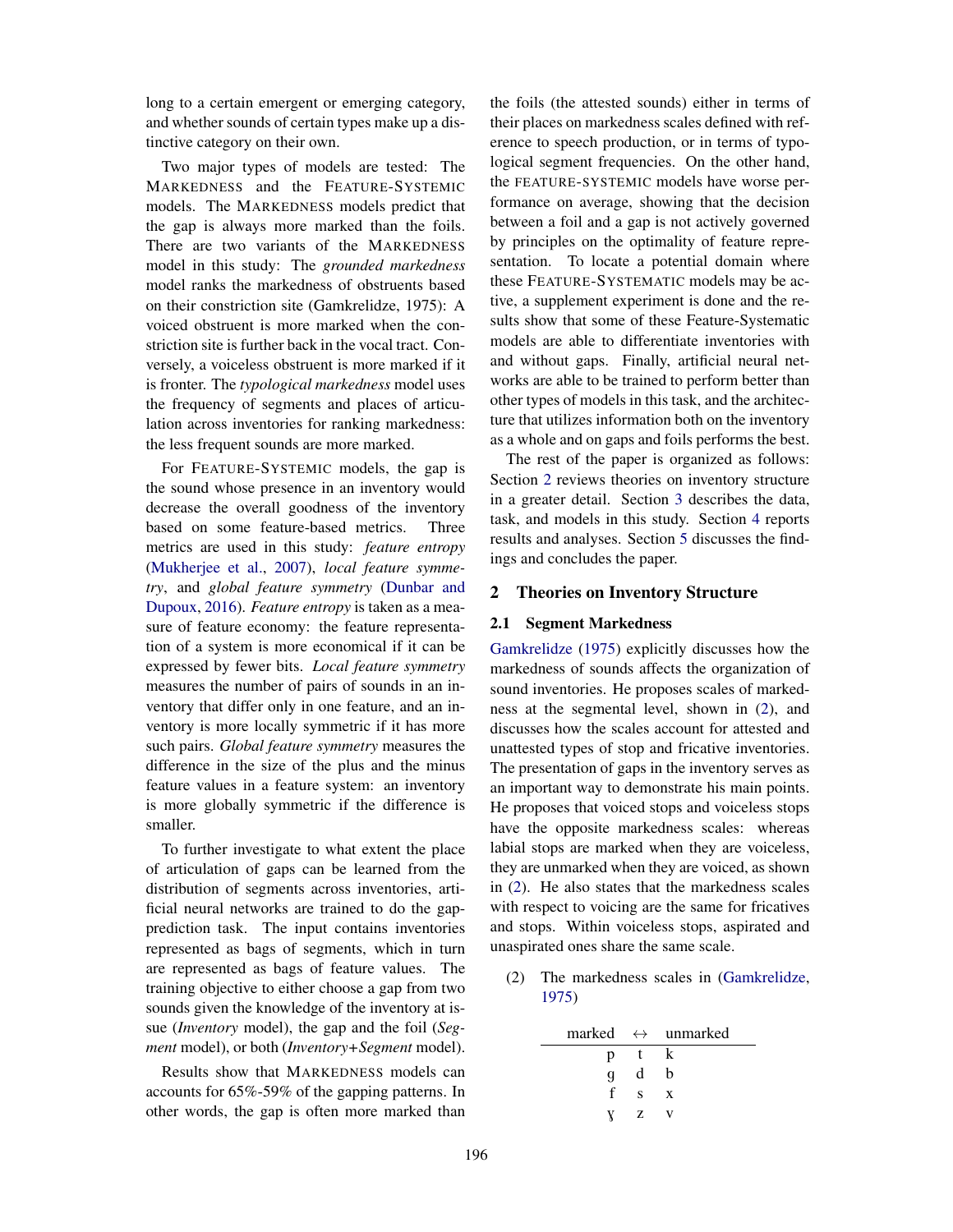These markedness scales are used to predict attested and unattested inventory types. The assumption is that the presence of a marked element predicts the presence of all less marked elements. On the other hand, inventories where the certain sounds exist while the less marked sounds are absent are predicted to be unattested. Examples are shown shown in (3).

(3) Inventory shapes that are predicted to be attested and unattested in Gamkrelidze (1975)

| a. Attested inventory shapes   |                     |     |    |              |   |
|--------------------------------|---------------------|-----|----|--------------|---|
|                                | $b$ d q             |     | h. | <sub>d</sub> |   |
|                                |                     | t k |    | p t k        |   |
| b. Unattested inventory shapes |                     |     |    |              |   |
|                                | $b \quad d \quad q$ |     |    | d.           | q |
| p t                            |                     |     |    | p t          |   |

The markedness scales are described to be derived from frequency counts of segments both within and across inventories. However, these scales can also be interpreted as being motivated from the aerodynamics of voicing and voicelessness in different places of articulation, especially concerning stops (Greenberg, 1970; Smith, 1975; Ohala, 1983). For voiced stops, a constriction site that is further back in the vocal tract makes the stop less optimal, since it is difficult to maintain voicing due to smaller space for air-pressure buildup behind the constriction site. This motivates why velar stops are more marked than bilabial stops. For voiceless stops, When the constriction site is further back in the oral tract, the smaller volume of cavity behind the constriction site makes it easier to build up air pressure, resulting in a stronger amplitude for the burst of the release, making the voiceless stop more perceptually salient. This motivates why bilabial voiceless stops are more optimal than velar voiceless stops.

It should be noted that even though the tendency to miss /p/ and /g/ both have aerodynamic motivations, the extent to which these motivations play a role in shaping inventory patterns has been questioned. Maddieson (2013) shows that inventories that miss /p/ have geographically concentrated distribution around the Sahara desert, where the major language families are Niger-Congo, Nilo-Saharan, and Afro-Asiatic. He argues that such clustering of these languages suggests that the aero-dynamic motivation for inventories to miss /p/ may not be valid, and areal factors may play a better role in explaining the occurrence of such inventories. Even though the present study does not seek to address the issue of areal factors in inventory shapes, the question that Maddieson raises is still relevant, as it suggests that the explanatory power of grounded markedness, thus defined, may be weaker for voiceless stops.

#### 2.2 Feature system and inventory structure

The notion of feature economy, according to Clements (2003b), can be dated back to de Groot (1941) and Martinet (1955). It is proposed as a basic principle of sound system organization. It refers to a tendency to maximize the number of segments that can be represented per feature dimension, as shown in (4), where E refers to the economy index, S refers to the number of segments in an inventory, and F refers to the number of feature dimension necessary for representing all segments in an inventory.

 $(4)$  E = S/F

There have been studies that examine feature economy in attested inventories. Mackie and Mielke (2011) finds that attested inventories in P-base (Mielke, 2008) are more economical than randomly generated ones, based on four different kinds of economy metrics. Dunbar and Dupoux (2016) also have similar findings with similar simulation-based methodology.

Feature symmetry is another feature-based principle of inventory structure. It states a preference for sounds in an inventory to have symmetric distribution along feature dimensions. Thus it prefers an inventory /p, t, b, d/ over an inventory such as /p, t, b/. In other words, it can also be restated as a dispreferrence for having gaps. Clements (2003b) states that feature symmetry may be conceptualized as a tendency for languages to avoid having gaps in their inventory. This notion of symmetry is further developed and tested by Dunbar and Dupoux (2016), where they propose two non-equivalent but related symmetry metrics: local symmetry and global symmetry.

Local symmetry in an inventory refers to the notion that the number of 'oppositions' in the inventory is relatively low or high. An opposition refers to a pair of sounds that differ only in one feature. An inventory is more locally symmetric if the number of oppositions is high. Global symmetry, on the other hand, refers to whether an inventory is well-balanced among feature dimensions.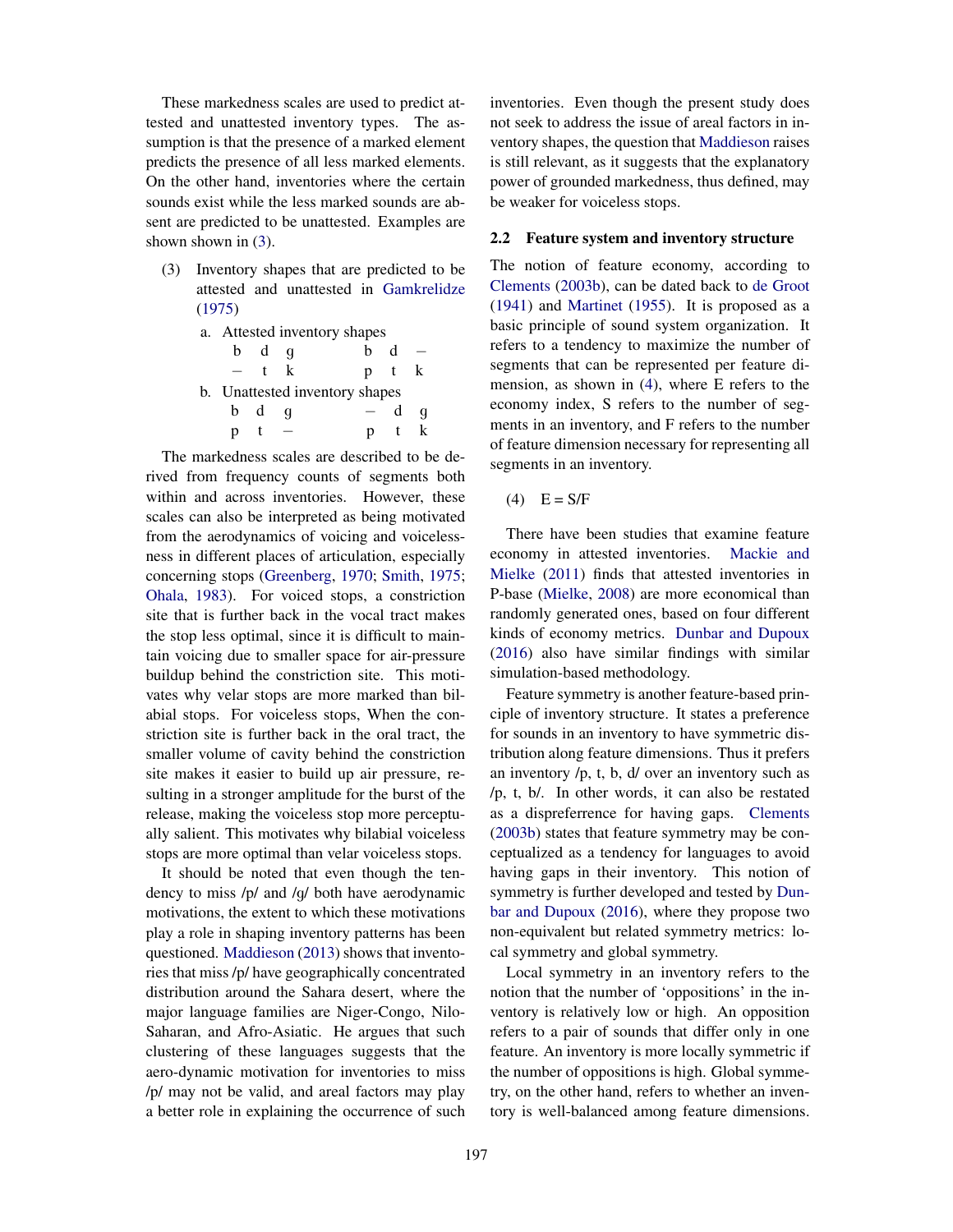It measures whether the inventory has an imbalanced number of  $[+]$  and  $[-]$  values along all feature dimensions. It can be calculated by taking each non-redundant feature, calculating the difference between number of sounds with [+] and with  $[-]$ , and summing the values across different features, divided by number of features. A lower value indicates greater global feature symmetry.

#### 2.3 Segment Co-occurrence

Mukherjee et al. (2007) and a series of studies (Choudhury et al., 2006; Mukherjee et al., 2009) approach the issue of principles in inventory shapes by modeling the co-occurrences of segments in network models. In these models, each node represents a segment, and the weight of a node is the number of languages with that segment. The weight of the edge between two nodes is the number of languages with both segments. With actual consonant inventories from UPSID (Maddieson and Disner, 1984), the model is able to group consonants into communities that contain homogeneous sounds such as dental, retroflex, and laryngealized sounds. In addition, they also measure 'feature entropy' within each community, which calculates how many bits are needed to transfer the feature representations segments in group of sounds. They compare the feature entropy of communities formed from attested and randomly generated inventories, and find that network drawn and weighted from attested inventories have communities with lower feature entropy. The finding shows that there are some regularities in the co-occurrence pattern of sounds across inventories.

### 3 Method

# 3.1 Data

This study uses the PHOIBLE database of phoneme inventories (Moran et al., 2014), which contains 2155 inventories, where the segments are described by a phonetically detailed feature set. Only  $[-\text{soronant}]$  sounds are used in this study, which limits the scope of the study to a natural class of sounds that are more homogeneous.

After filtering out repetitive inventories, 1874 obstruent inventories remain. From these obstruent inventories, 'gaps' are identified by examining if an inventory lacks  $[\alpha$  voice] stops and fricatives in certain places of articulation when the  $[-\alpha \text{ voice}]$  counterpart exists. The corresponding

'foils' are identified, which refer to attested sounds in an inventory that share the same  $[\alpha \text{ voice}]$  feature with the gap but with different places of articulation.

Example data points from Wogeo are shown in (5), along with the obstruent inventory. Three data points are generated from this inventory.

(5) Inventory of obstruents and data points in Wogeo

| b                               | d            | g            |                   |  |  |
|---------------------------------|--------------|--------------|-------------------|--|--|
|                                 | $\mathbf{t}$ | $\mathbf{k}$ |                   |  |  |
| V                               |              |              |                   |  |  |
| $\mathbf{f}$                    | S            |              |                   |  |  |
| gap:/p/                         |              |              | foil: $/t$ , $k/$ |  |  |
| gap: /z/                        |              |              | foil: $/s/$       |  |  |
|                                 |              |              |                   |  |  |
| data point I: gap-/p/, foil-/t/ |              |              |                   |  |  |

data point II: gap-/p/, foil-/k/ data point III: gap-/z/, foil-/v/

The computational task is an adaptation of the cloze task in Cotterell and Eisner (2017): a model sees each pair of sounds and labels one of the sounds as a gap and the other as a foil based on different strategies that each model employs. The success of the models is measured by how often the labels given by the model fit the actual data.

Models that require training, including the *typological markedness* model and the neural network models, are trained on data points from 70% of the inventories (training set) and tested on data points from 20% of the inventories (test set). The neural network models' hyperparameters are tunes with data points from 10% of the inventories (development set).

#### 3.2 Models

## 3.2.1 Markedness Models

Two Markedness models are included in this study. The first one is *grounded markedness*, which compares segments based bases on their positions on predefined markedness scales. In the current study, the scales are expanded from the ones described in Gamkrelidze (1975), where stops and fricatives share the same scales, and voiced and voiceless sounds have inverse scales. The scale for voiced stops and fricatives are shown in (6).

(6) Markedness scale for places of articulation in voiced obstruents, presented in constraint ranking.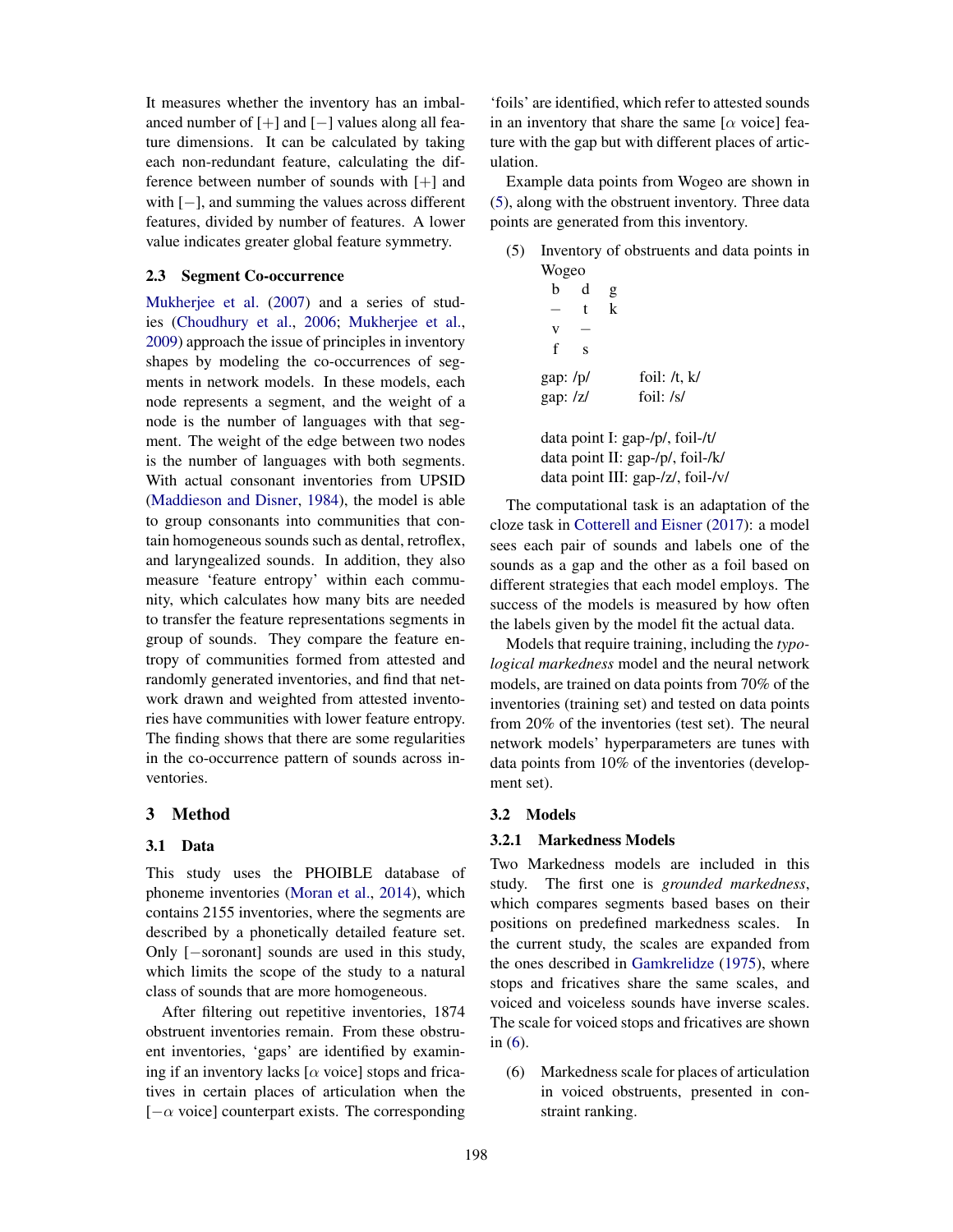\*pharyngeal  $\gg$  \*uvular  $\gg$  \*velar  $\gg$ \*labial-velar  $\gg$  \*palatal  $\gg$  \*retroflex  $\gg$  \*post-alveolar  $\gg$  \*alveolo-palatal  $\gg$ \*alveolar  $\gg$  \*dental  $\gg$  \*labiodental  $\gg$ \*bilabial

In the computational task, the model decides that the more marked segment on the corresponding scale is the gap for a data point. For example, for data point III, /z/-/v/, from Wogeo, shown in (5), the *grounded markedness* labels /z/, a voiced alveolar sound, as a gap, since the avoidance of an alveolar voiced sound (\*alveolar) ranks higher than the avoidance of a labiodental sound (\*labiodental).

The other markedness model, the *typological markedness* model, only takes into account the frequencies of segments or places of articulation across inventories in the task. In the computational task, the model labels the typologically less frequent sound as the gap. This model has two further variants: the frequency can either be calculated based on the typological frequency of segments or of places of articulation.

### 3.2.2 Feature-Systemic Models

Three models fall into this category: *global feature symmetry*, *local feature symmetry*, and *feature entropy*. All these models rely on finding a minimal feature set that is required to represent an inventory, thus the algorithm to arrive at the minimal feature set is crucial. In this study, this is done by first ranking the entropy of each feature in the training/development set. In the process of shrinking the feature set, features with lower entropy are removed first, until the point where the removal of any feature would prevent all segments in an inventory to be unique represented. As a result, the resulting minimal feature sets are more likely to contain features with high entropy, which are features with a more balanced use of [+] and  $[-]$  values in the data set.

For each of the FEATURE-SYSTEMIC models, at each data point, the algorithm to find a minimal feature set is applied twice: once to the attested inventory, and once to the 'alternative' inventory, where the foil is replaced by the gap in the attested inventory. For example, for the data point /t-p/ from the inventory of Wogeo, the algorithm will find the minimal feature set for  $/b$ , d, q, t, k, v, f,  $x/$  (the attested inventory) and for  $/b$ , d, g, p, k, v, f, x/.

The three FEATURE-SYSTEMIC models can then be seen as three different metrics to score the attested and alternative inventories at a data point. When the score for a metric favors the attested inventory, the model 'scores' at this data point.

The metric for *local feature symmetry* is the number of pairs of sounds that differ only in one feature in a system. As mentioned earlier, such a pair is referred to as an 'opposition' The metric for *global feature symmetry*, on the other hand, is the averaged absolute difference between the number of sounds with the plus and the minus values in all feature dimensions.

*Feature entropy* uses the metric proposed in Mukherjee et al. (2007), which measures the homogeneity of segment 'communities' in a network model. It can be seen as an information-theoretic measure of the minimal bits required to convey the feature representation of a set of sounds. The metric is calculated as follows: for an inventory with  $N$  segment types that are represented with the feature set  $F$ , which contains multiple features  $f$ , where the number of segments with feature value  $p$  is referred to as  $p_f$  and the number of segments with feature value  $q$  is referred to as  $q_f$ , feature entropy is  $\sum_{f \in F} \left(-\frac{p_f}{N} \log_2 \frac{p_f}{N} - \frac{q_f}{N} \log_2 \frac{q_f}{N}\right)$ . The interpretation of this metric is that an inventory is more economical if it has a more skewed distribution of  $[+]$  and  $[-]$  values or/and it has fewer required features in the feature system.

#### 3.3 Artificial Neural Network

Artificial neural network models are built and tested to see whether the shape of obstruent inventories is governed by some underlying cooccurrence principle between features and segments.

The training objective approximates the task for non-neural models: each item in the input to the model is a pair of inventories. One of them is an attested inventory, and the other is the attested inventory with a foil being replaced by a gap. The task is for the model to decide which of these inventories is the attested one. It is implemented as a binary decision task. Each data point appears twice in two different orders.

Segments are represented as bags of feature values. Each feature value (e.g.,  $[+$ voice],  $[-$ voice], [+labial], etc) is represented by a 10-dimensional vector that is randomly initialized before training and updated through back propagation during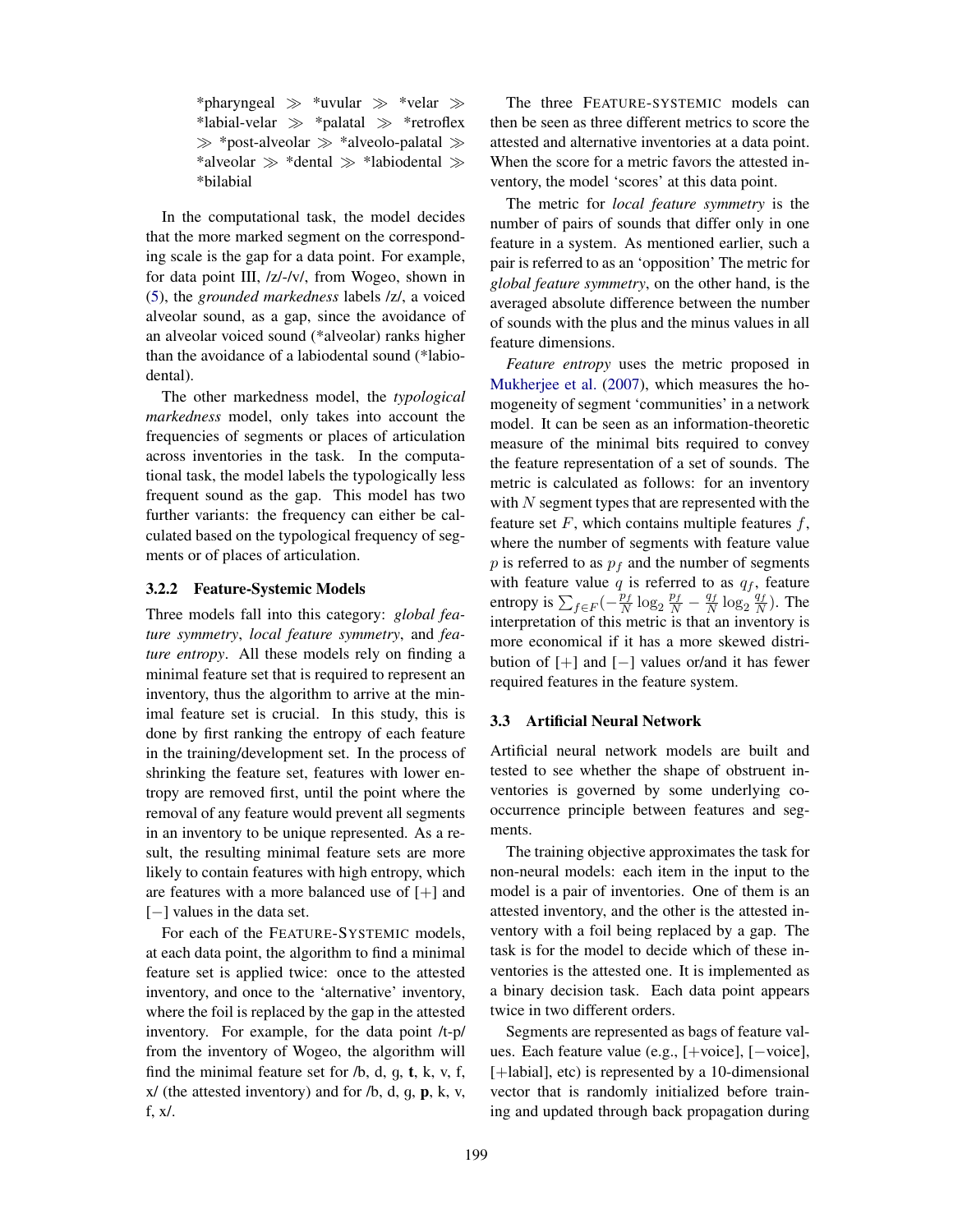training. The representation for a segment, also a 10-dimensional vector, is derived in the following way: The vector representations for its feature values are first averaged. Then, the averaged vector passes through a perceptron layer with a rectified linear unit (ReLU) to obtain the vector representation for the segment. This gives the model to capture more complicated association between feature representations and segment representation. The output representation for each segment is then summed element-wise to obtain the representation for the inventory, which is also a 10-dimensional vector.

To investigate the role of inventory-level and segment-level information in performing this task, the are three variant architectures. In the *Inventory* architecture, the representations for all segments in the attested and the alternative inventories are summed before being concatenated and passed through two layers before a softmax layer for the classification task, as shown in Figure 1. In the *Segment* architecture, the 10D representations for the gap and the foil are concatenated, while in the *Inventory+Segment* architecture, the inventory representation is still the sum of segment representations, but the 10D representation of the gap and the foil, in stead of being part of the sum of the representation for the alternative and the attested inventory, are concatenated to the inventory representation (thus yielding a 40D representation before being passed into the hidden layers). This ensures that the model has explicit access to the property of the segments that are crucial for the task.



Figure 1: The *Inventory* architecture of the neural network model

For all three model architectures, hyperparameter tuning was done by a random search through 100 combinations of size of embedding dimension (between 10 and 50), learning rate (between 0.001 and 0.005) and L2 regularization weight decay (between  $1 \times 10^{-5}$  and  $9 \times 10^{-4}$ ). During training, training and development set accuracies are evaluated every 100 steps. Training stops when the development accuracy does not improve after 500 steps. The best model in terms of development set performance for each architecture is used to report the result on the test set.

All the aforementioned training and testing procedures are repeated ten times over ten different random divisions of the data into training, development, and test sets. For comparison across different models, the performance of the MARKED-NESS and the FEATURE-SYSTEMIC models are also broken down into three different sets, with the test set being used for comparison.

# 4 Results

The overall results are shown in Table 1. Among the non-neural network models, MARKEDNESS models generally outperform the FEATURE-SYSTEMIC models. Among the former, the *typological markedness* model is the best performing one. In other words, the results shows that two third of the time the gap is less frequent than the foil. *Grounded markedness* ranks the second, showing that 62.13% of the time, the gap is more marked on the markedness scales than the foil. Another variant of the *typological markedness* model, based on the frequencies of places of articulation, ranks the third just behind grounded markedness.

The best performing FEATURE-SYSTEMIC model is the *global symmetry* model, achieving a mean accuracy of 55.91% in the test set. The *local symmetry* model is almost at chance level, while the *feature entropy* model is below chance, having a mean accuracy of 46.36%.

The neural network models are the best performing ones. The *Inventory+Segment* model, which concatenates the inventory-level summed embeddings with the embeddings of the gaps/foils for the classification task, performs the best, achieving a mean accuracy of 82.75% in the test set. The *Segment* model that only uses the embeddings of gaps and foils perform worse, with a mean accuracy of 74.89%, but is better than the performance of the *Inventory* model, which only takes the inventory-level summed embeddings. The fact that the *inventory* model can perform relatively well shows that this task can be solvable to a certain extent by information pro-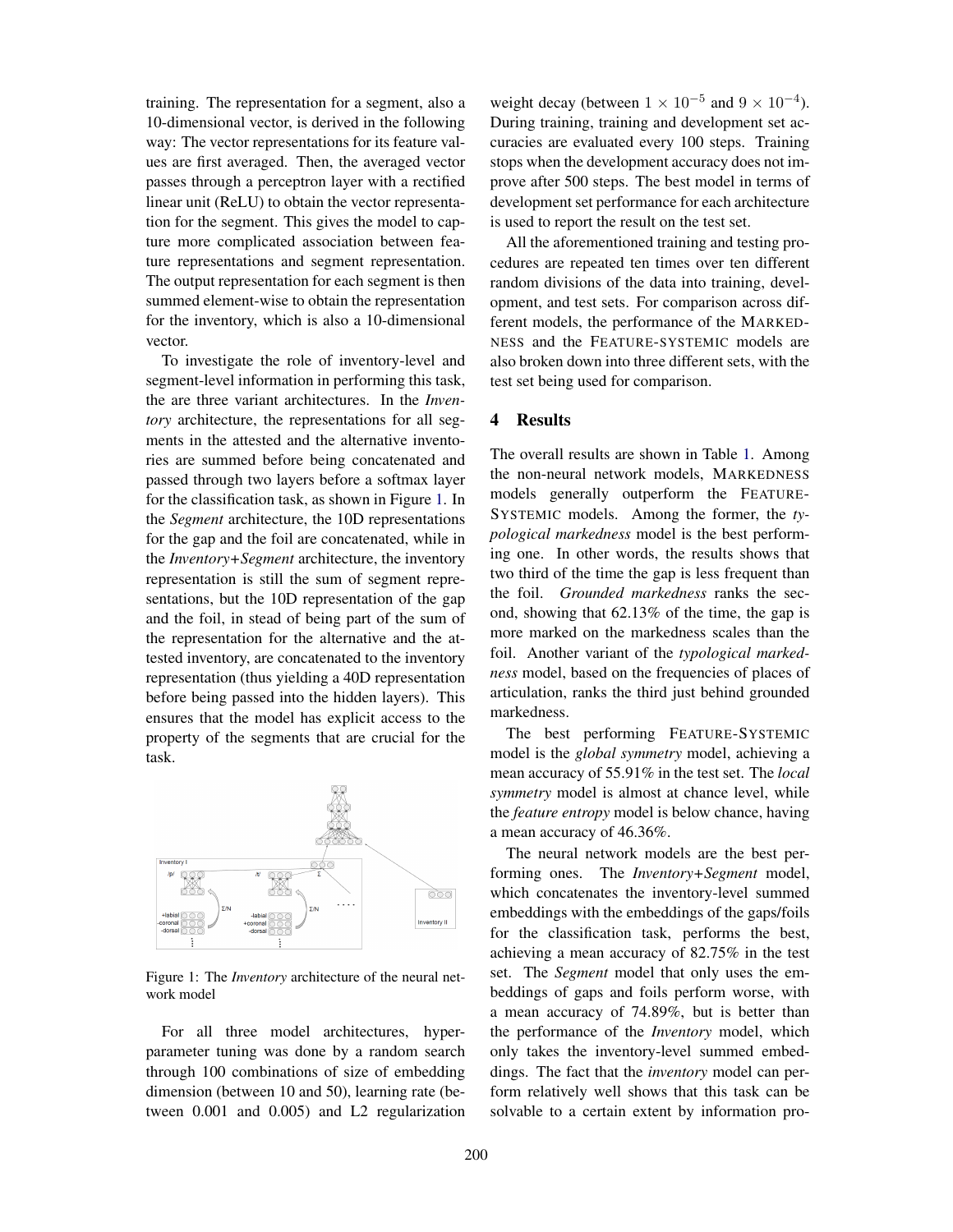Table 1: Overall Results in average accuracy across ten different data splits. Numbers in the parentheses show standard deviations. Cells with gray numbers show that the corresponding models do not have a training component and the numbers merely indicate results of calculation in train/dev sets

| Model                   | train  | dev    | test   |
|-------------------------|--------|--------|--------|
| grounded markedness     | 62.32  | 62.29  | 62.13  |
|                         | (0.57) | (2.61) | (2.65) |
| typological markedness  | 66.13  | 66.91  | 65.47  |
| - segment               | (2.99) | (2.35) | (1.62) |
| typological markedness  | 59.49  | 60.94  | 59.36  |
| - place of articulation | (0.62) | (2.58) | (1.76) |
| feature entropy         | 48.18  | 46.21  | 46.36  |
|                         | (2.99) | (2.83) | (1.62) |
| local symmetry          | 50.29  | 48.61  | 50.38  |
|                         | (0.39) | (4.07) | (0.92) |
| global symmetry         | 54.95  | 54.42  | 55.91  |
|                         | (0.53) | (1.88) | (2.08) |
| NN: inv                 | 72.21  | 73.75  | 72.16  |
|                         | (3.38) | (1.77) | (2.19) |
| NN: inv+seg             | 83.75  | 83.64  | 82.75  |
|                         | (2.35) | (2.38) | (2.51) |
| NN: seg                 | 75.73  | 78.43  | 74.89  |
|                         | (0.60) | (2.14) | (1.09) |



Figure 2: Model performance as a function of sound types. Note that 'Frequency (Segment)' and 'Frequency (Place)' refers to the *typological markedness* model's variants based on segments and places of articulation.

vided by the inventory as a whole. The low performance of the FEATURE-SYSTEMIC models do not really show that inventory-level information is not important for the task. It only shows that the right kind of information is not extracted via the feature-systemic measures.

Figure 2 shows the test-set results for all models, broken down in terms of segment types. Three major trends are worth noting. First, the *grounded markedness* model performs better in stops, especially for voiced stops. This is not surprising given that the grounded markedness scales are better motivated in terms of aerodynamic for stops than fricatives, and the pressure to maintain voicing in stops is considered to have stronger correlation with constriction site in the vocal tract.

Second, the *typological markedness* models have comparable performances as the *grounded markedness* models in stops, but the *typological markedness* model vastly outperforms the *grounded markedness* model in the subset with voiceless fricatives. There is a noticeable difference between the segment-based and the placebased *typological markedness* models in voiceless stops. The major reason is that since labiodental sounds are overall less frequent when compared with bilabial, alveolar, and velar sounds, the place-based *typological markedness* model does not account for the fact that /f/ is a frequent fricative. Being a frequent sound among fricatives, /f/ frequently serves as a foil, and these data points can scored by simply taking into account segment-level typological frequencies. On the other hand, these *typological markedness* models struggle with voiced stops, presumably because of cases that involve /z/: /z/ is a frequent segment, and alveolar is a frequent place of articulation. However, since /s/ is a lot more frequent than /z/, it is very frequent for an inventory to have /s/ but not /z/; when that happens and when the inventory has a voicing distinction elsewhere in its fricatives, /z/ would be a gap, and the *typological markedness* models would struggle in such cases because the high-frequency /z/ should actually be a gap.

Finally, the result of neural network models are similar to frequency-based models, especially in the discrepancy of performance between voiceless and voiceless fricatives. The *Inventory+Segment* model is able to narrow down the discrepancy,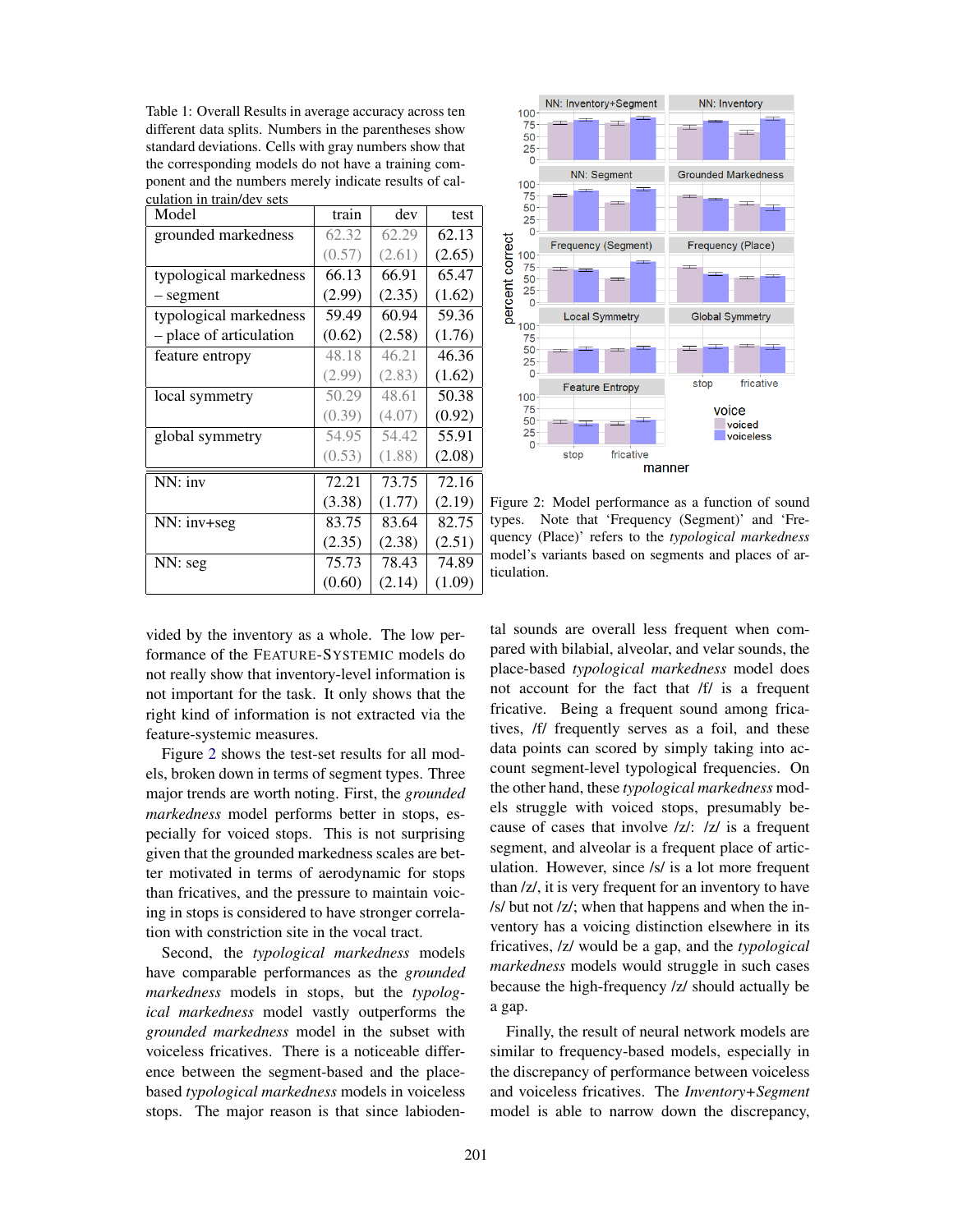

Figure 3: Distribution of attested sounds and gaps across places of articulation in the inventories in the data set

showing that it is possible to solve this problem by taking sophisticated statistical patterning at the level of both the inventory and thekey segments (the gap and the foil).

Figure 3 shows in each segment category, how often an inventory with a particular kind of gap has a gap and a foil in a particular place of articulation. For example, the dark purple bar in the 'bilab' column in the 'Voiced Stops' panel shows the following information: within inventories that have at least a gap in voiced stops, how often they have an attested bilabial voiced stop. The light purple bar shows how often do these inventories lack a bilabial voiced stop, which is defined as a gap in this study. Finally, the palest white bar, which is almost nonexistent for the 'bilab' column, shows the percentage of inventories that do not have a bilabial stop but the absence does not constitute a gap (i.e., the inventory also does not have a bilabial voiceless stop).

For voiced stops, foils are well-attested in the fronter regions of the vocal tract. Constriction in these regions supposedly makes maintenance of voicing easier. On the other hand, a more frequent distribution of gaps in the back region of the vocal tract would be advantageous for the *grounded markedness* model, which is true to a certain extent.

As for voiceless stops, the *grounded markedness* model prefers a distribution where gaps are in the front region of the vocal tract. This is again true to a certain extent, as seen in the second panel in Figure 3. For fricatives, the distributional patterns are not advantageous for the *grounded markedness* model: The gaps in voiced fricatives occur in the fronter region in the vocal tract, contradictory to how the markedness scales expect gaps to occur in the backer region. As for voiceless fricatives, the high frequency of velar gaps also goes against a preference for having gaps in the fronter region. On the other hand, as mentioned earlier, the concentration of attestedness in certain places of articulation for voiceless fricatives show why the *typological markedness* model has an advantage in this subset of data.

Due to the sub-par performance of featuresystematic models, a supplement experiment is conducted to test the following hypothesis: The feature-systematic measures do not account for where an inventory may have a gap. They simply measure a preference for inventories to not have a gap. To examine this, I compare the featuresystematic measures of obstruent inventories with and without the gaps that are investigated in this study: gaps in stops and fricatives.

The results are shown in Figure 4. To put all three measures in the same graph, the featuresystemic scores are z-transformed. Statistical tests show that the global symmetry metric is significantly lower in gapless inventories in the data set  $[t(1871.9) = 5.91, p < .0001]$ , suggesting a better global symmetry for gapless inventories. Feature entropy is also shown to be significantly lower in gapless inventories  $[t(1860.6) = 7.46, p < .0001]$ , suggesting a better feature economy for gapless inventories. These results may seem contradictory,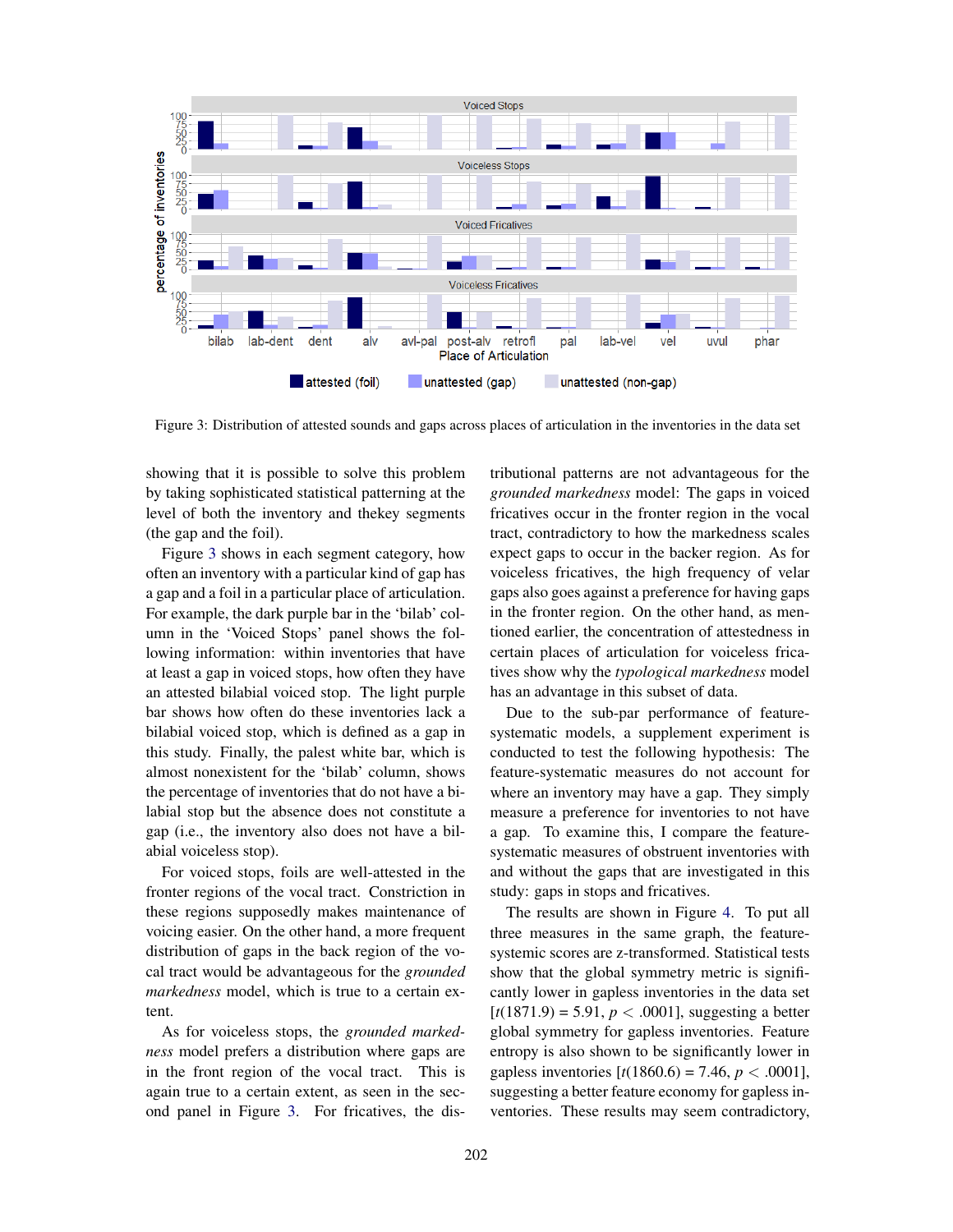

Figure 4: Comparison of gapped and non-gapped inventories in feature-systematic measures. The upper regions in the graphs indicate better symmetry and economy.

as feature entropy prefers the distribution of feature values to be skewed, while global symmetry prefers otherwise. Further inspection shows that gapless inventories requires a larger feature set  $[t(1857) = 3.15, p < .01]$ , and this potentially explains why feature entropy and global symmetry show the same direction: it is possible that feature entropy for gapless inventories is brought down by requiring fewer features in the system. Local symmetry, on the other hand, shows an effect that is opposited as expected: gapped inventories have a significantly better local symmetry value than gapless ones  $[t(1871) = 5.42, p < .0001]$ .

### 5 Discussion & Conclusion

This study shows whether a segment is more marked, either in terms of aerodynamics or typological frequencies, plays a role in deciding whether a segment is attested or gapped in an inventory. Crucially, the effectiveness of markedness in this task correlates with whether a particular markedness scale has a strong motivation in phonetic grounding.

Even though the problem of identifying gaps is more directly related to the larger question of inventory shapes, models that implement theories that directly address the nature or tendency of human sound inventories, such as feature economy or feature symmetry, do not perform well in this task. This may suggest that the drive towards a more efficient use of feature system, regardless of how it is construed, is not active in identifying what sounds should be phonemes in an inventory. However, it is possible that these theories account for inventory preference at a larger level, such as a preference for attested inventories over randomly generated sound inventories (Dunbar and Dupoux, 2016; Mukherjee et al., 2007). It remains to be seen whether the effectiveness of these metrics can be found at a level that is more accessible and related to phonological learning. As a starting point, the supplement experiment in this study has shown that these measures can differentiate inventories with and without gaps.

The performance of neural networks with different architectures complement the findings for MARKEDNESS and FEATURE-SYSTEMIC models. The good performance of the model that only looks at the key segments (i.e., the gap and the foil) shows that this task can be performed well to a certain extent by doing exactly what the MARKED-NESS models are doing, and with a more powerful statistical learner the result can be better. The performance of the Inventory model, which looks at inventories as a whole, also has good performance, showing that considering the inventory as a whole, without paying specific attention to the key segments, is also a viable way to perform this task. Finally, the *inventory+segment* model shows that the performance can be further improved when key segments are highlighted while also taking the whole inventories into account. It points to the fact that there are indeed usable information in the inventories at issue for deciding whether a segment is likely to be gapped in those particular inventories. The information is just not utilized by the FEATURE-SYSTEMIC models.

To conclude, this study shows that segmental properties and statistical patterns both play a role in shaping inventories in specific ways. In terms of methodology, this study makes two contributions: First, it demonstrates how a large database of phonemic inventories can be informative in answering phonological questions that may have ramifications for phonological learning. Seconds, it shows that models that are theoretically informed and models that only use statistical information can join force to show corroborating results. Finally, if the computational task in this study can be considered analogous to the task of phoneme identification for a human learner, this study suggests the potentially active role of segment markedness for stops, especially voiced ones, as well as the distributional patterns of feature values and segments, in learning phonemic inventories.